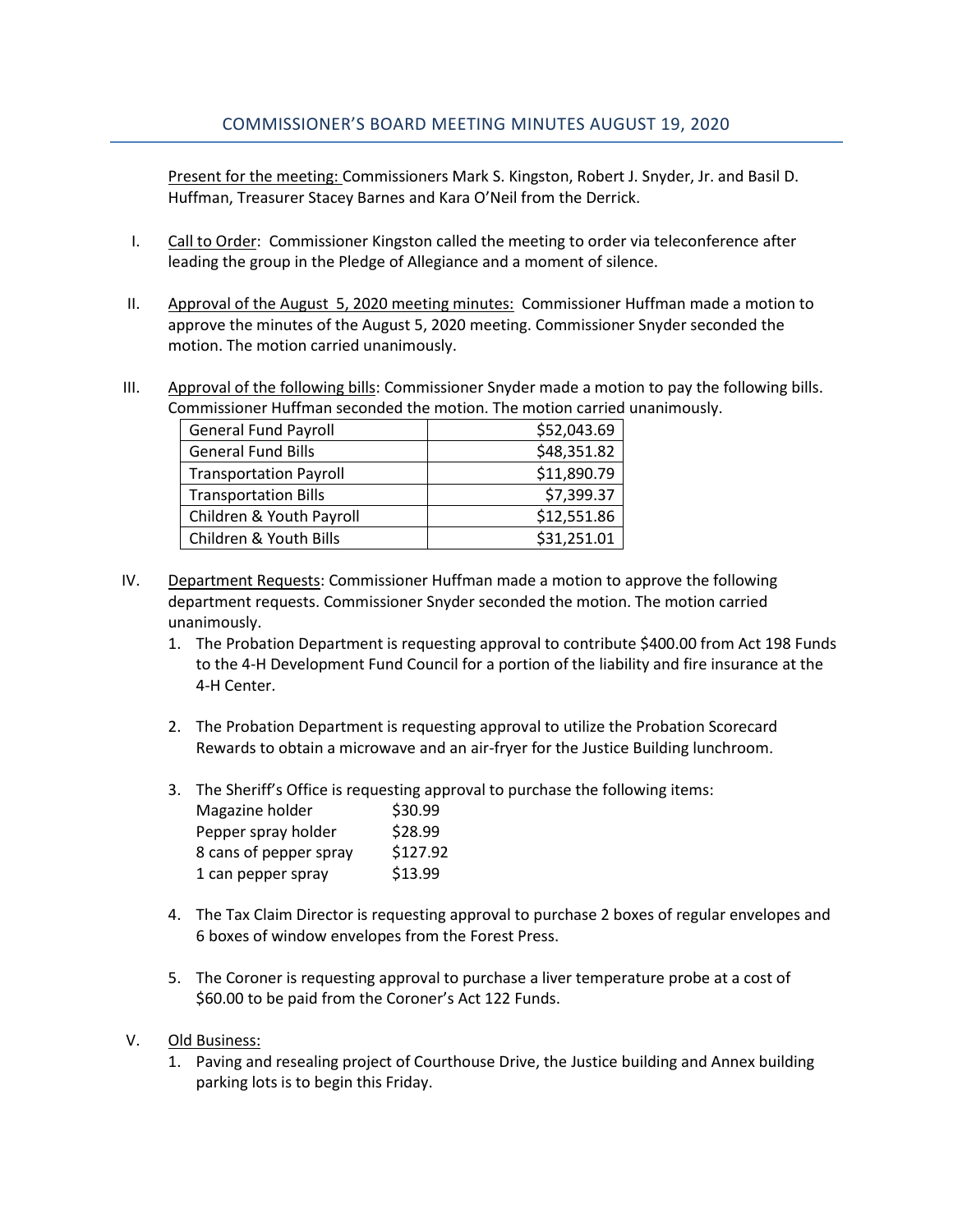## VI. New Business:

1. Commissioner Snyder made a motion for the County Treasurer to make the following checks out of the Visitor Center Account:

| General Fund                                                              | \$21.54 | Reimburse for supplies purchased                |  |  |
|---------------------------------------------------------------------------|---------|-------------------------------------------------|--|--|
| <b>UGI Utilities</b>                                                      | \$22.41 | Utilities                                       |  |  |
| Evelyn Porta                                                              | \$52.50 | Cleaning July and August 7 <sup>th</sup> , 2020 |  |  |
| Commissioner Huffman seconded the motion. The motion carried unanimously. |         |                                                 |  |  |

- 2. Commissioner Huffman made a motion for the County Treasurer to transfer \$3,500.00 from the Sheriff's Patrol Account to the General Fund to reimburse for the 2020 Insurance Law Enforcement Surcharge that is for active patrolling. Commissioner Huffman seconded the motion. The motion carried unanimously.
- 3. Commissioner Snyder made a motion for the County Treasurer to transfer \$4,800.00 from the Operating Reserve to the General Fund as this amount was reimbursed twice to the Operating Reserve Fund. Commissioner Huffman seconded the motion. The motion carried unanimously.
- 4. Commissioner Huffman made a motion for the County Treasurer to make the following checks out of the Veterans' Transportation Account: Transportation Account \$423.70 July Veterans' copays and full fares Client  $$45.00$  Mileage for veteran's July trips Client  $$15.00$  Mileage for veteran's July trips Commissioner Snyder seconded the motion. The motion carried unanimously.
- 5. Commissioner Snyder made a motion for the County Treasurer to transfer \$13,658.00 from the General Fund to the Forest County Human Services Development Fund Account. This represents the  $1<sup>st</sup>$  quarter Fiscal Year 20-21 advance received for the HAP and HSDF payments. Commissioner Huffman seconded the motion. The motion carried unanimously.
- 6. Commissioner Huffman made a motion for the County Treasurer to make the following checks out of the 911 Fund:

| Verizon                                                                 | \$865.00   | Account #450-778-786-000-96        |  |
|-------------------------------------------------------------------------|------------|------------------------------------|--|
| Windstream                                                              | \$197.22   | Account #021613493                 |  |
| Windstream                                                              | \$186.00   | Account #021613494                 |  |
| Windstream                                                              | \$192.85   | Account #021808867                 |  |
| <b>MCI</b>                                                              | \$43.15    | Account #814-944-3828              |  |
| Keuranic Power Systems, Inc.                                            | \$1,250.00 | Invoice #17295 (new tower shelter) |  |
| <b>Starr Image Products</b>                                             | \$83.06    | Invoice #2745 (2 rolls paper)      |  |
| Commissioner Spuder seconded the motion. The motion carried unanimously |            |                                    |  |

Commissioner Snyder seconded the motion. The motion carried unanimously.

- 7. Commissioner Snyder made a motion to approve the Proposal from Mobilcom in the amount of \$2,100.00 to install RAD IPMUX at the Marienville Tower for wireline control of that repeater by Warren County dispatch to be paid for with 911 Funds. Commissioner Huffman seconded the motion. The motion carried unanimously.
- 8. Commissioner Huffman made a motion to approve the Proposal from Mobilcom in the amount of \$14,021.00 to purchase a tower mounted Ubiquiti Airfiber AF-11FX licensed, 11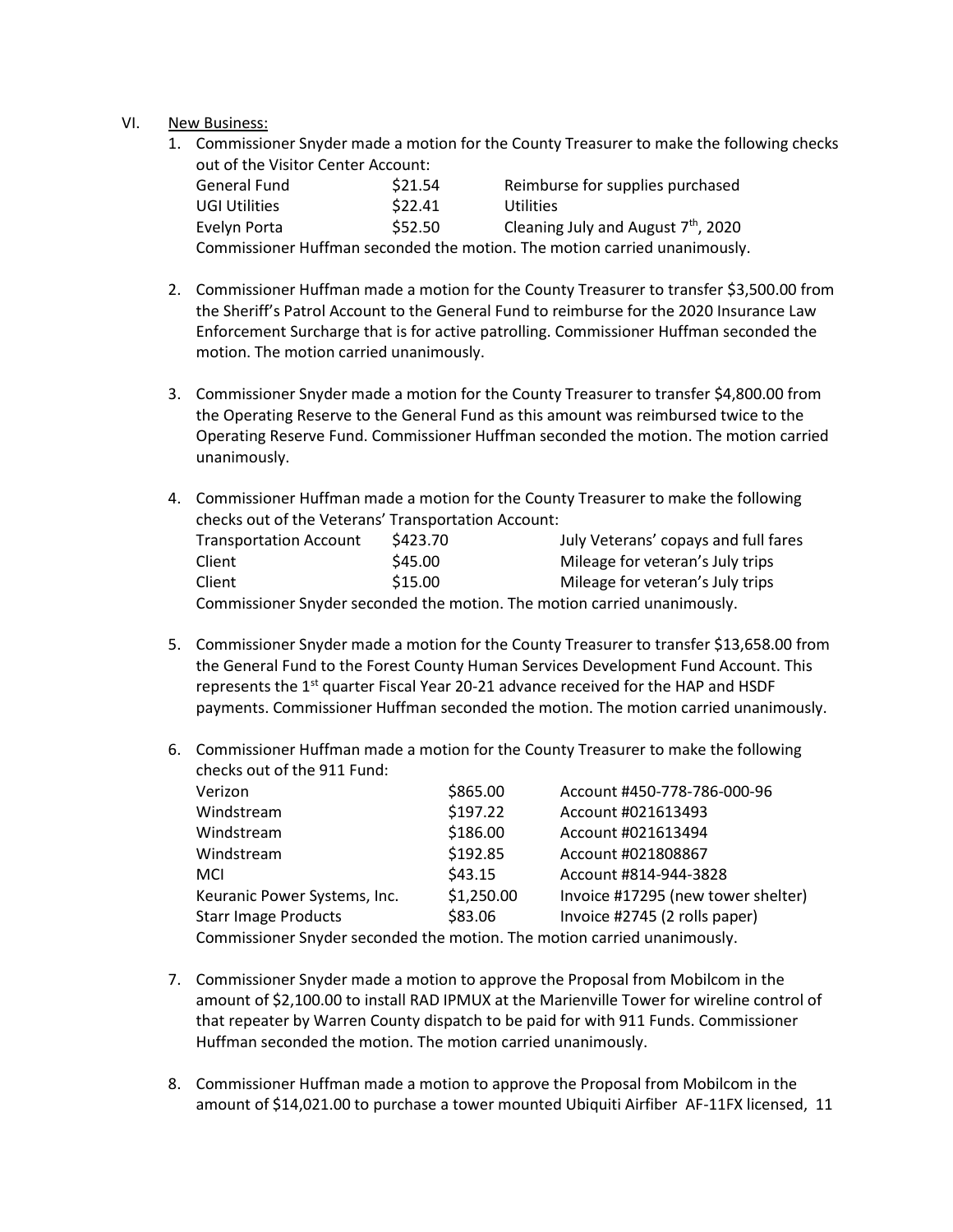GHz microwave backhaul link to replace the existing unlicensed backhaul link. This will provide much higher data throughout than the existing link. Mobilcom will assist with obtaining FCC licensing as part of this proposal. This will be paid for with the CARES County Relief Grant Funds. Commissioner Snyder seconded the motion. The motion carried unanimously.

- 9. Commissioner Snyder made a motion to approve the Proposal from Mobilcom in the amount of \$17,648.00 for the installation of equipment to create a multicast system for the Forest County Sheriff to improve the two way radio system and enhance communications for the Sheriff and will be paid for with 911 Funds. Commissioner Huffman seconded the motion. The motion carried unanimously.
- 10. Commissioner Huffman made a motion to approve the Purchase of Service Agreement between Forest County (Children & Youth Services) and Hermitage House, 748 Edinboro, PA 16412 for the provision of community based residential services for Forest County children and youth. This agreement is effective July 1, 2020 through June 30, 2021. Commissioner Snyder seconded the motion. The motion carried unanimously.
- 11. Commissioner Snyder made a motion to approve the Proposal from Mobilcom in the amount of \$6,460.00 for the installation of a wireless backhaul link from the Marienville Tower to the Abraxas Youth Facility in order to provide broadband service to the facility and will be paid from the CARES County Relief Grant Funds. Commissioner Huffman seconded the motion. The motion carried unanimously.
- 12. Commissioner Huffman made a motion to approve the Proposal from Mobilcom in the amount of \$6,460.00 for the installation of a wireless backhaul link from the Marienville Tower to the Pigeon Tower to extend broadband internet to the underserved areas in Howe and Jenks Townships and will be paid for with CARES County Relief Grant Funds. Commissioner Snyder seconded the motion. The motion carried unanimously.
- 13. Commissioner Snyder made a motion to approve the Proposal from Mobilcom in the amount of \$10,503.00 to install wireless access points on both the Tionesta and Marienville Towers to provide broadband internet to underserved areas in Tionesta Borough and Jenks Township and will be paid for with CARES County Relief Grant Funds. Commissioner Huffman seconded the motion. The motion carried unanimously.
- 14. Commissioner Huffman made a motion to approve the Proposal from Mobilcom for the installation of a Ubiquiti Edge Router Infinity to interface with the Zito fiber equipment at the Tionesta site, Install a Ubiquiti 24 port Edge Switch at both Tionesta and Marienville sites and includes a spare router and switch to reduce outage time in the event of equipment failure and will be paid for with CARES County Relief Grant Funds. Commissioner Snyder seconded the motion. The motion carried unanimously.
- VII. Public Comment: There was no public comment.
- VIII. Adjournment: Commissioner Snyder made a motion to adjourn. Commissioner Huffman seconded the motion. The meeting adjourned at 10:15 a.m.